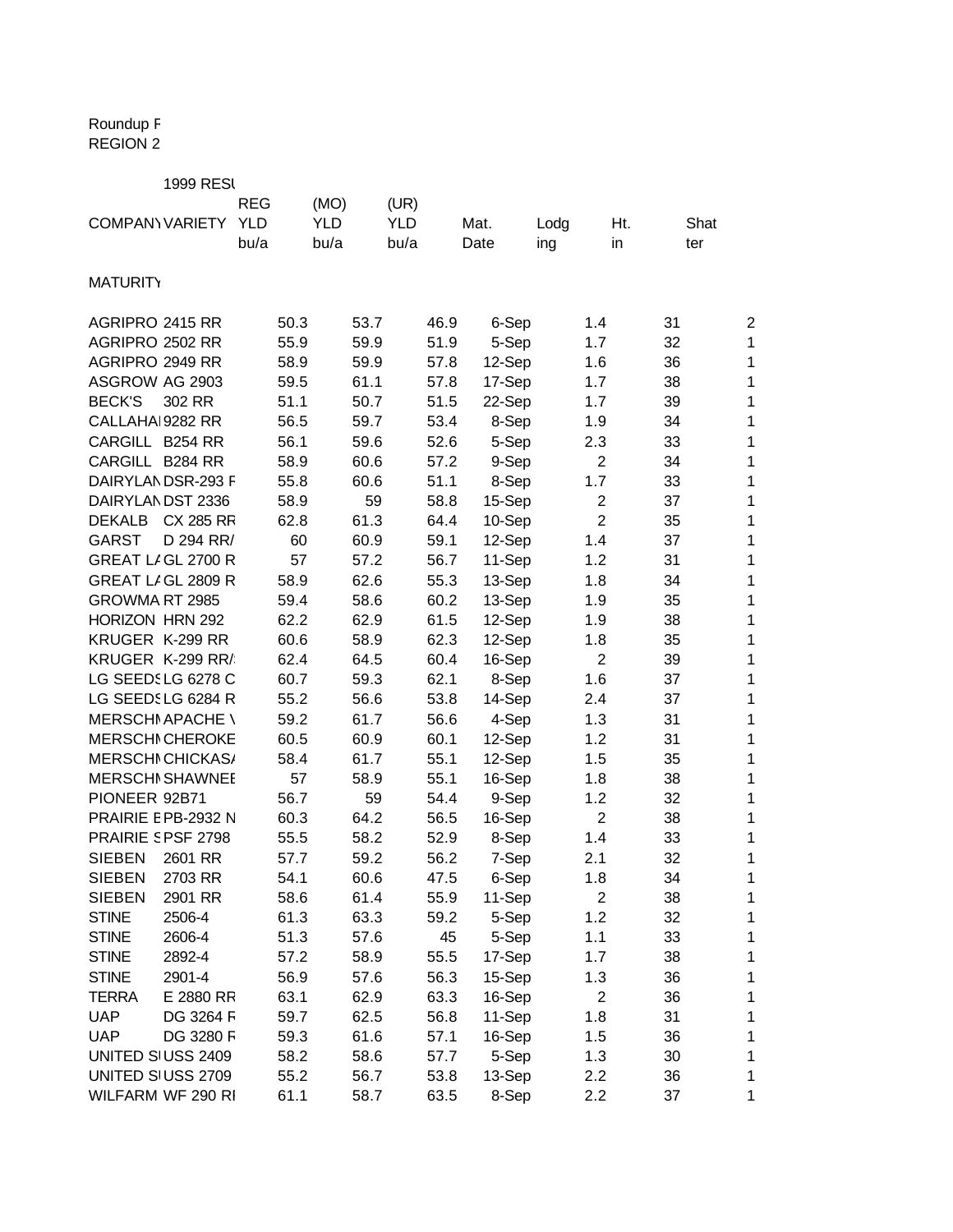| 2564 RR         | 56.8                  | 57.7        | 56          | 12-Sep      | 1.6  | 32         |             |
|-----------------|-----------------------|-------------|-------------|-------------|------|------------|-------------|
| 2567 RR         | 58.7                  | 60.4        | 57.1        | 9-Sep       | 1.2  | 31         |             |
| 2572 RR         | 52.9                  | 55.8        | 49.9        | 6-Sep       | 1.3  | 31         |             |
| 2592 RR         | 59.5                  | 61.9        | 57.2        | 14-Sep      | 2.4  | 37         |             |
| 2781 NRR        | 55.1                  | 57.9        | 52.2        | 9-Sep       | 1.7  | 34         |             |
|                 |                       |             |             |             |      |            | 1.2         |
|                 |                       |             |             |             |      |            | 0.5         |
| L.S.D. 30%      | 3.6                   | 3.3         | 3.9         |             | 0.3  | 1.5        | 0.3         |
| <b>STD ERR</b>  | 2.5                   | 2.2         | 2.6         |             | 0.2  | 1          | 0.2         |
| <b>COEFF OI</b> | 7.3                   | 6.5         | 8.2         |             | 21.7 | 5.1        | 32          |
|                 | AVERAGE<br>L.S.D. 109 | 57.9<br>5.7 | 59.8<br>5.2 | 56.2<br>6.2 |      | 1.7<br>0.5 | 35.1<br>2.4 |

## **MATURITY**

| AGRIPRO 3083 RR  |                    | 65.6 | 62   | 69.1 | 17-Sep | 1.7              | 35 | 1 |
|------------------|--------------------|------|------|------|--------|------------------|----|---|
| ASGROW AG 3003   |                    | 63.7 | 61.5 | 65.9 | 17-Sep | 1.4              | 37 | 1 |
| ASGROW AG 3302   |                    | 67.5 | 66.7 | 68.4 | 18-Sep | $\overline{2}$   | 40 | 1 |
| ASGROW AG 3303   |                    | 59.9 | 58   | 61.8 | 21-Sep | 1.2              | 39 | 1 |
| ASGROW AG 3701   |                    | 63.2 | 59.8 | 66.6 | 24-Sep | $\overline{2}$   | 42 | 1 |
| ASGROW AG 3702   |                    | 63.9 | 64.7 | 63   | 21-Sep | 1.5              | 40 | 1 |
| CALLAHAI 9303 RR |                    | 63.8 | 62.5 | 65   | 11-Sep | 1.8              | 39 | 1 |
|                  | CALLAHAI 9327 RRX  | 65.7 | 62.9 | 68.4 | 16-Sep | 1.7              | 40 | 1 |
| CALLAHAI 9366 RR |                    | 61   | 58.3 | 63.8 | 20-Sep | 1.9              | 42 | 1 |
| CARGILL B324 RR  |                    | 58.8 | 55   | 62.6 | 18-Sep | 2.4              | 41 | 1 |
| CARGILL B364 RR  |                    | 56.4 | 54.6 | 58.1 | 26-Sep | 2.4              | 42 | 1 |
| <b>CROW'S</b>    | 36009 RR           | 62.3 | 62.8 | 61.9 | 17-Sep | 2.1              | 42 | 1 |
|                  | DAIRYLAN DSR-321 F | 57.5 | 55.7 | 59.3 | 16-Sep | $\overline{2}$   | 36 | 1 |
|                  | DAIRYLANDSR-327 F  | 61.6 | 64   | 59.2 | 16-Sep | 1.9              | 42 | 1 |
|                  | DAIRYLANDSR-363 F  | 62.4 | 59.2 | 65.6 | 23-Sep | 1.5              | 39 | 1 |
|                  | DAIRYLANDSR-381 F  | 57.9 | 55.4 | 60.3 | 26-Sep | 2.1              | 39 | 1 |
| <b>DEKALB</b>    | CX 303 RR          | 61.9 | 62.3 | 61.5 | 17-Sep | 1.6              | 35 | 1 |
| <b>DEKALB</b>    | <b>CX 343C R</b>   | 55.9 | 56.3 | 55.6 | 21-Sep | 2.5              | 42 | 1 |
| <b>DEKALB</b>    | <b>CX 359 RR</b>   | 61.7 | 57.7 | 65.6 | 21-Sep | $\overline{2}$   | 40 | 1 |
| <b>DEKALB</b>    | <b>CX 367C R</b>   | 59.1 | 59.8 | 58.3 | 23-Sep | 2.6              | 39 | 1 |
| <b>DEKALB</b>    | CX 383 RR          | 60.1 | 59.2 | 61.1 | 27-Sep | 2.2              | 42 | 1 |
| <b>EXCEL</b>     | 8320 RR            | 56.9 | 52.2 | 61.5 | 19-Sep | 1.9              | 37 | 1 |
| <b>EXCEL</b>     | 8350 RR            | 56.8 | 55.9 | 57.6 | 17-Sep | 1.5              | 38 | 1 |
| <b>EXCEL</b>     | 8365 NRR           | 60.7 | 60.4 | 60.9 | 22-Sep | $\overline{2}$   | 42 | 1 |
| <b>EXCEL</b>     | 8370 RR            | 60.3 | 62.1 | 58.6 | 21-Sep | 2.3              | 40 | 1 |
| <b>EXCEL</b>     | 8381 NRR           | 59.5 | 57.5 | 61.5 | 26-Sep | 2.4              | 44 | 1 |
| <b>EXCEL</b>     | 8382 NRR           | 60.3 | 59.8 | 60.9 | 24-Sep | 2.2              | 42 | 1 |
| <b>GARST</b>     | D 305 RR           | 59.9 | 56.6 | 63.3 | 12-Sep | 2.3              | 37 | 1 |
| <b>GARST</b>     | D 333 RR/          | 61.6 | 59.5 | 63.7 | 25-Sep | 1.5              | 39 | 1 |
| <b>GARST</b>     | D 370 RR           | 60.6 | 58.8 | 62.4 | 25-Sep | $2.2\phantom{0}$ | 42 | 1 |
|                  | GREAT LIGL 3401 R  | 60.9 | 62.3 | 59.5 | 21-Sep | 2.2              | 39 | 1 |
| GROWMA RT 3085   |                    | 62.8 | 59.3 | 66.3 | 15-Sep | 1.8              | 36 | 1 |
| GROWMA RT 3395   |                    | 64.1 | 64.6 | 63.6 | 19-Sep | 2.1              | 44 | 1 |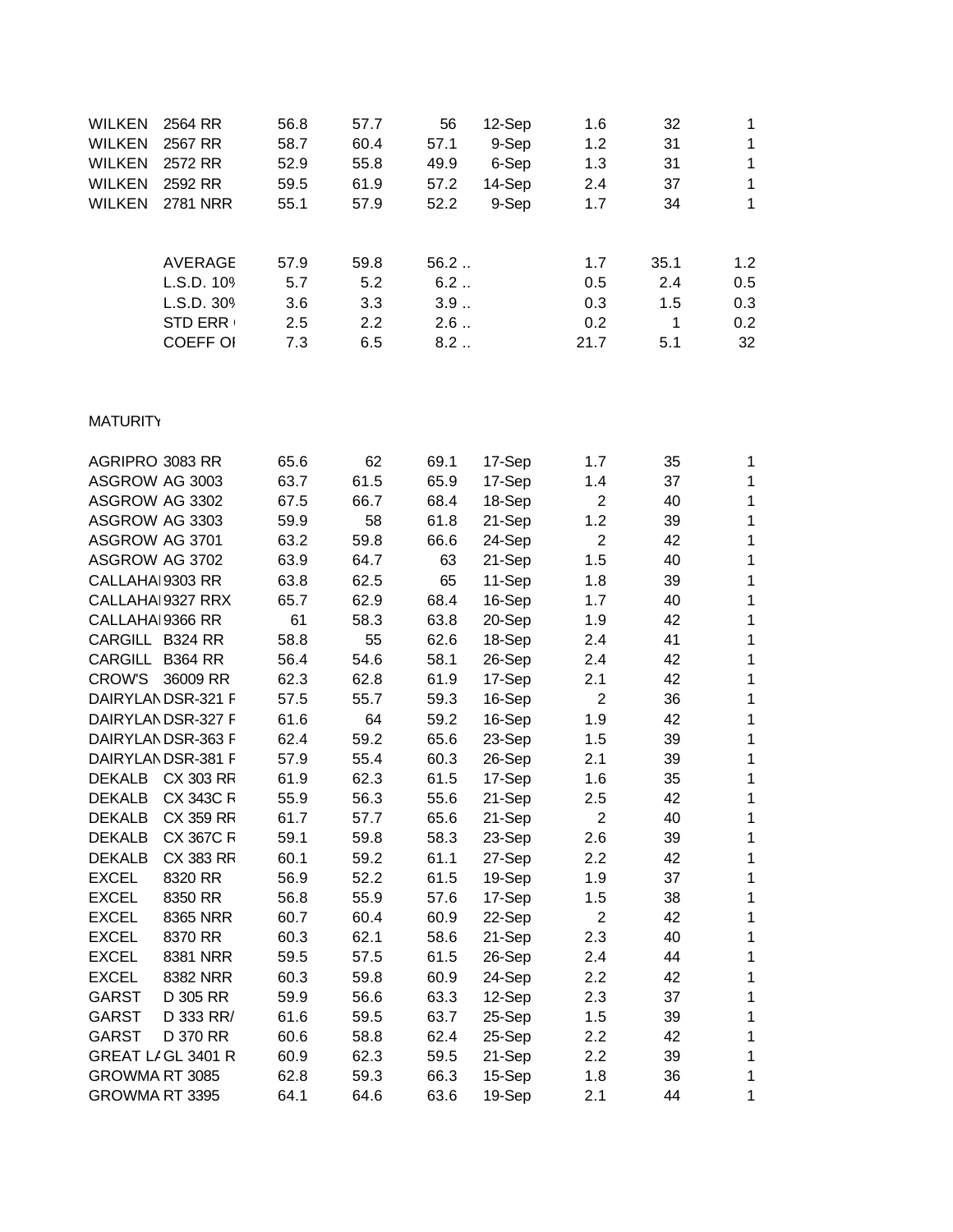| GROWMA RT 3585          |                  | 63.4 | 56.2 | 70.6 | 22-Sep | 1.5            | 41 | 1            |
|-------------------------|------------------|------|------|------|--------|----------------|----|--------------|
| GROWMA RT 3695          |                  | 58.8 | 61.5 | 56.2 | 20-Sep | 2.3            | 40 | 1            |
| GROWMA RT 3796          |                  | 61.1 | 58.7 | 63.4 | 26-Sep | 2.3            | 41 | 1            |
| GROWMA RT 3885          |                  | 59.4 | 57   | 61.8 | 26-Sep | 2.9            | 41 | $\mathbf{1}$ |
| GROWMA RT 3996          |                  | 58.4 | 56.8 | 60   | 28-Sep | 2.4            | 41 | 1            |
| <b>HOBLIT</b>           | <b>HB 311 NF</b> | 63.2 | 65.2 | 61.1 | 13-Sep | 1.9            | 39 | 1            |
| <b>HOBLIT</b>           | <b>HB 378 RF</b> | 57   | 53.6 | 60.5 | 24-Sep | 2.1            | 39 | $\mathbf{1}$ |
| HORIZON HRN 362         |                  | 62.5 | 61.4 | 63.5 | 19-Sep | 2.4            | 39 | $\mathbf{1}$ |
| KRUGER K-300 RR/        |                  | 65.4 | 66.2 | 64.6 | 10-Sep | 1.7            | 38 | $\mathbf 1$  |
| KRUGER K-303 RR/        |                  | 60   | 59.2 | 60.7 | 15-Sep | 1.8            | 39 | 1            |
| KRUGER K-310 RR         |                  | 61.6 | 59.5 | 63.6 | 18-Sep | 2.3            | 34 | 1            |
| KRUGER K-311+ RF        |                  | 64.4 | 61.3 | 67.5 | 19-Sep | 1.6            | 42 | $\mathbf 1$  |
| KRUGER K-320 RR/        |                  | 64.9 | 64.8 | 65   | 18-Sep | 1.8            | 41 | 1            |
| KRUGER K-322+ RF        |                  | 61.5 | 57.9 | 65.1 | 18-Sep | 1.7            | 40 | 1            |
| KRUGER K-333 RR         |                  | 60.1 | 58.8 | 61.3 | 16-Sep | 1.8            | 34 | $\mathbf{1}$ |
| KRUGER K-344 RR         |                  | 60.6 | 57.4 | 63.8 | 17-Sep | $\overline{2}$ | 38 | $\mathbf{1}$ |
| KRUGER K-363 RR         |                  | 58.4 | 58.4 | 58.4 | 25-Sep | $\overline{2}$ | 41 | $\mathbf{1}$ |
| KRUGER K-363 RR/        |                  | 57.8 | 56.6 | 59   | 26-Sep | 1.5            | 42 | 1            |
| KRUGER K-366+ RF        |                  | 58.3 | 53.4 | 63.2 | 20-Sep | 1.6            | 40 | 1            |
| KRUGER K-369 RR         |                  | 63.9 | 59.5 | 68.3 | 21-Sep | 1.6            | 42 | $\mathbf{1}$ |
| KRUGER K-369+ RF        |                  | 68.4 | 65.2 | 71.7 | 23-Sep | 1.5            | 41 | 1            |
| KRUGER K-370 RR         |                  | 55.9 | 56.4 | 55.5 | 25-Sep | $\overline{2}$ | 42 | 1            |
| KRUGER K-373 RR         |                  | 58.1 | 56.3 | 59.9 | 24-Sep | 2.5            | 40 | $\mathbf{1}$ |
| KRUGER K-377+ RF        |                  | 59.4 | 56.6 | 62.3 | 24-Sep |                | 42 | $\mathbf{1}$ |
|                         |                  |      |      |      |        | 2.2            |    |              |
| KRUGER K-380 RR/        |                  | 56.2 | 61.1 | 51.4 | 19-Sep | 2.1            | 42 | $\mathbf 1$  |
| KRUGER K-383 RR/        |                  | 63.5 | 62.4 | 64.5 | 28-Sep | 1.8            | 42 | 1            |
| KRUGER K-383+ RF        |                  | 58.8 | 57.6 | 59.9 | 26-Sep | 3              | 44 | 1            |
| KRUGER K-383A RF        |                  | 59.3 | 57.4 | 61.3 | 26-Sep | 2.6            | 43 | 1            |
| KRUGER K-388 RR         |                  | 60.4 | 60.2 | 60.7 | 23-Sep | 2.1            | 39 | 1            |
| KRUGER K-389 RR         |                  | 54.6 | 55.9 | 53.3 | 26-Sep | 1.7            | 38 | 1            |
| <b>LEWIS</b>            | 3552 RR          | 59   | 60.9 | 57.1 | 24-Sep | 2.2            | 41 | $\mathbf{1}$ |
| <b>LEWIS</b>            | 3671 RR          | 59.8 | 57.5 | 62.1 | 20-Sep | 1.8            | 42 | $\mathbf{1}$ |
| <b>LEWIS</b>            | 3816 RR          | 60.4 | 58.7 | 62.1 | 23-Sep | 2.4            | 39 | $\mathbf{1}$ |
| LG SEEDSLG 6336 R       |                  | 62.1 | 61.8 | 62.5 | 13-Sep | 1.3            | 34 | 1            |
| LG SEEDSLG 6375 R       |                  | 57.4 | 57.9 | 56.9 | 19-Sep | 2.2            | 41 | 1            |
| LG SEEDSLG 6393 R       |                  | 59.2 | 56.9 | 61.5 | 27-Sep | 1.8            | 40 | 1            |
| <b>MERSCHI COOLIDGI</b> |                  | 60.3 | 56.4 | 64.1 | 21-Sep | 2.5            | 40 | $\mathbf 1$  |
| <b>MERSCHI FILLMORE</b> |                  | 66.4 | 64.9 | 68   | 19-Sep | 1.4            | 36 | 1            |
| <b>MERSCHI GRANT RF</b> |                  | 60.6 | 60.7 | 60.5 | 19-Sep | 2.2            | 43 | $\mathbf 1$  |
| MERSCHI HOOVER I        |                  | 62.4 | 59.7 | 65   | 15-Sep | 2.3            | 38 | $\mathbf 1$  |
| <b>MERSCHI JEFFERS(</b> |                  | 63.2 | 60.6 | 65.8 | 18-Sep | 1.9            | 35 | $\mathbf 1$  |
| <b>MERSCHI KENNEDY</b>  |                  | 61.6 | 58.9 | 64.3 | 24-Sep | 1.7            | 42 | $\mathbf 1$  |
| <b>MERSCHI MCKINLEY</b> |                  | 58.8 | 61.4 | 56.2 | 21-Sep | 2.1            | 40 | $\mathbf 1$  |
| MIDWEST G 3225 RF       |                  | 58.6 | 57.6 | 59.5 | 15-Sep | 1.3            | 34 | 1            |
| PIONEER 93B01           |                  | 64   | 62.4 | 65.7 | 9-Sep  | 1.3            | 32 | 1            |
| PIONEER 93B51           |                  | 62.8 | 60.2 | 65.3 | 13-Sep | 2.3            | 37 | 1            |
| PIONEER 93B53           |                  | 62.9 | 60.8 | 64.9 | 16-Sep | 1.4            | 36 | $\mathbf 1$  |
| PIONEER 93B84           |                  | 62.4 | 61.1 | 63.8 | 25-Sep | 1.3            | 42 | $\mathbf 1$  |
| PRAIRIE E PB-3030 R     |                  | 58.8 | 55.3 | 62.2 | 18-Sep | 1.5            | 40 | $\mathbf 1$  |
| PRAIRIE E PB-3220 R     |                  | 59.5 | 59.7 | 59.3 | 16-Sep | 1.4            | 33 | $\mathbf 1$  |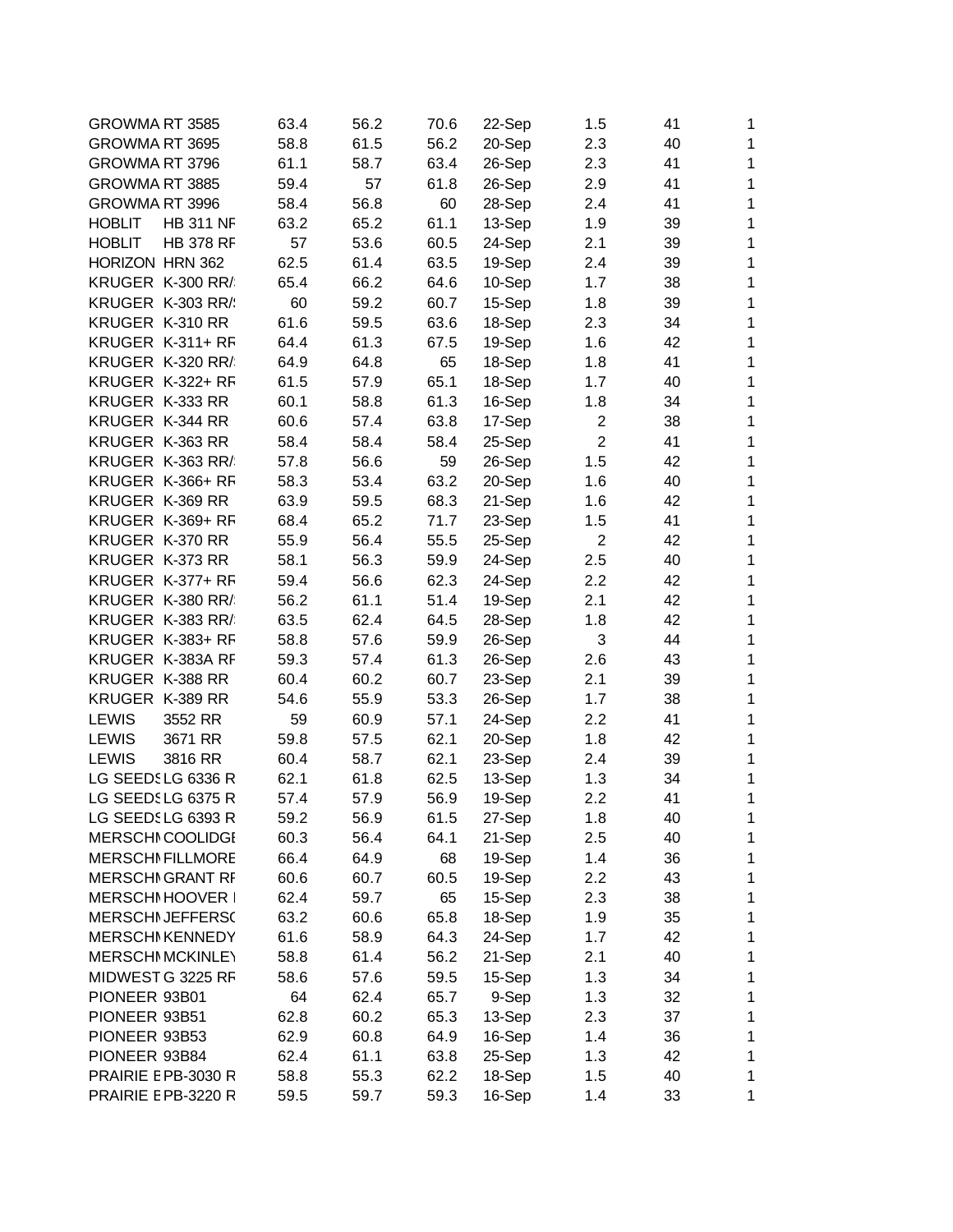|               | PRAIRIE E PB-3258 R | 57.6 | 53.2 | 62   | 20-Sep | $2.2\,$        | 38   | 1            |
|---------------|---------------------|------|------|------|--------|----------------|------|--------------|
|               | PRAIRIE E PB-3410 R | 66.8 | 65.3 | 68.2 | 20-Sep | 1.4            | 37   | 1            |
|               | PRAIRIE E PB-3550 R | 66   | 63.7 | 68.4 | 20-Sep | 1.5            | 41   | 1            |
|               | PRAIRIE E PB-3930 R | 59.7 | 56.2 | 63.3 | 28-Sep | 1.5            | 40   | 1            |
|               | PRAIRIE SPSF 3200   | 59.4 | 56.3 | 62.4 | 16-Sep | $\overline{2}$ | 36   | 1            |
|               | PRAIRIE SPSF 3598   | 64.9 | 62.9 | 66.8 | 19-Sep | 2.2            | 40   | 1            |
|               | PRAIRIE SPSF 3999   | 60.4 | 59.3 | 61.6 | 26-Sep | 1.9            | 39   | 1            |
| <b>SIEBEN</b> | 3001 RR             | 56.1 | 56.8 | 55.4 | 17-Sep | 1.9            | 37   | 1            |
| <b>STINE</b>  | 3203-4              | 57.3 | 57   | 57.6 | 15-Sep | 1.3            | 34   | 1            |
| <b>STINE</b>  | 3502-4              | 62.6 | 58.8 | 66.4 | 25-Sep | 1.7            | 40   | 1            |
| <b>STINE</b>  | 3503-4              | 61.6 | 60.5 | 62.7 | 18-Sep | 1.4            | 35   | 1            |
| <b>STINE</b>  | 3700-4              | 57.7 | 54.6 | 60.7 | 25-Sep | 1.9            | 38   | 1            |
| <b>STINE</b>  | 3792-4              | 60.6 | 60.4 | 60.7 | 23-Sep | 2.3            | 41   | 1            |
| <b>STONE</b>  | HC-2349             | 64.8 | 64.9 | 64.8 | 20-Sep | 1.5            | 35   | 1            |
| <b>STONE</b>  | HC-2379             | 62.7 | 63.4 | 61.9 | 25-Sep | 1.8            | 37   | 1            |
| <b>STRIKE</b> | 3890 RR             | 59.7 | 59.5 | 60   | 28-Sep | 2.4            | 41   | 1            |
| <b>TERRA</b>  | E 3080 RR           | 61.1 | 59.4 | 62.7 | 16-Sep | 1.3            | 35   | 1            |
| <b>TERRA</b>  | TS 3680 R           | 59.1 | 58   | 60.1 | 20-Sep | 1.6            | 42   | 1            |
| <b>UAP</b>    | DG 3334 F           | 58.7 | 57.4 | 59.9 | 18-Sep | 2.1            | 38   | 1            |
| <b>UAP</b>    | DG 3346 F           | 58.4 | 53.4 | 63.4 | 23-Sep | 1.8            | 40   | 1            |
| <b>UAP</b>    | DG 3370 F           | 61.1 | 59.1 | 63   | 30-Sep | 2.5            | 42   | 1            |
| <b>UAP</b>    | DG 3388 F           | 56.8 | 53.2 | 60.3 | 30-Sep | 2.1            | 43   | 1            |
| <b>UAP</b>    | DG 3392 N           | 57.4 | 55.7 | 59.1 | 27-Sep | 1.9            | 42   | 1            |
| <b>UAP</b>    | DG 3394 F           | 54.9 | 55.7 | 54.1 | 25-Sep | 1.3            | 39   | 1            |
|               | UNITED SIUSS 3009   | 66   | 66.8 | 65.1 | 17-Sep | 1.5            | 34   | 1            |
|               | UNITED SIUSS 3209   | 61   | 60.8 | 61.1 | 20-Sep | 1.9            | 43   | 1            |
|               | UNITED SI USS 3609  | 61.6 | 62.7 | 60.4 | 21-Sep | 2.3            | 40   | 1            |
|               | WILFARM WF 370 RI   | 64.9 | 62.4 | 67.3 | 23-Sep | 1.1            | 40   | 1            |
| <b>WILKEN</b> | 3402 RR             | 60.2 | 55.2 | 65.3 | 18-Sep | 2.2            | 38   | 1            |
| <b>WILKEN</b> | 3409 NRR            | 63.5 | 61.1 | 65.9 | 14-Sep | 1.6            | 40   | 1            |
| <b>WILKEN</b> | 3443 RR             | 60.6 | 57.9 | 63.3 | 20-Sep | 1.8            | 39   | 1            |
| <b>WILKEN</b> | 3451 NRR            | 60   | 61.2 | 58.8 | 19-Sep | $\overline{2}$ | 42   | 1            |
| <b>WILKEN</b> | 3464 RR             | 61.2 | 56.3 | 66.1 | 27-Sep | 2.2            | 39   | 1            |
| <b>WILKEN</b> | 3474 RR             | 59.3 | 59.8 | 58.7 | 28-Sep | 2.1            | 43   | 1            |
| <b>WILKEN</b> | 3493 NRR            | 59.6 | 58.2 | 61   | 25-Sep | 2.8            | 43   | 1            |
| <b>WILKEN</b> | 3497 RR             | 58.3 | 57.4 | 59.2 | 30-Sep | 1.6            | 40   | 1            |
| <b>WILKEN</b> | <b>WE 612 NI</b>    | 54.6 | 54.3 | 54.9 | 22-Sep | $\overline{2}$ | 43   | $\mathbf{1}$ |
| <b>WILKEN</b> | WE 670 R            | 58.7 | 56.2 | 61.3 | 24-Sep | 1.7            | 38   | $\mathbf{1}$ |
|               |                     |      |      |      |        |                |      |              |
|               | <b>AVERAGE</b>      | 60.7 | 59.2 | 62.1 |        | 1.9            | 39.8 | 1.2          |
|               | L.S.D. 109          | 5.3  | 5.2  | 5.4  |        | 0.5            | 2.9  | 0.4          |
|               | L.S.D. 309          | 3.3  | 3.2  | 3.4  |        | 0.3            | 1.8  | 0.3          |
|               | <b>STD ERR</b>      | 2.3  | 2.2  | 2.3  |        | 0.2            | 1.2  | 0.2          |
|               | <b>COEFF OI</b>     | 6.5  | 6.5  | 6.4  |        | 20.2           | 5.4  | 26.8         |